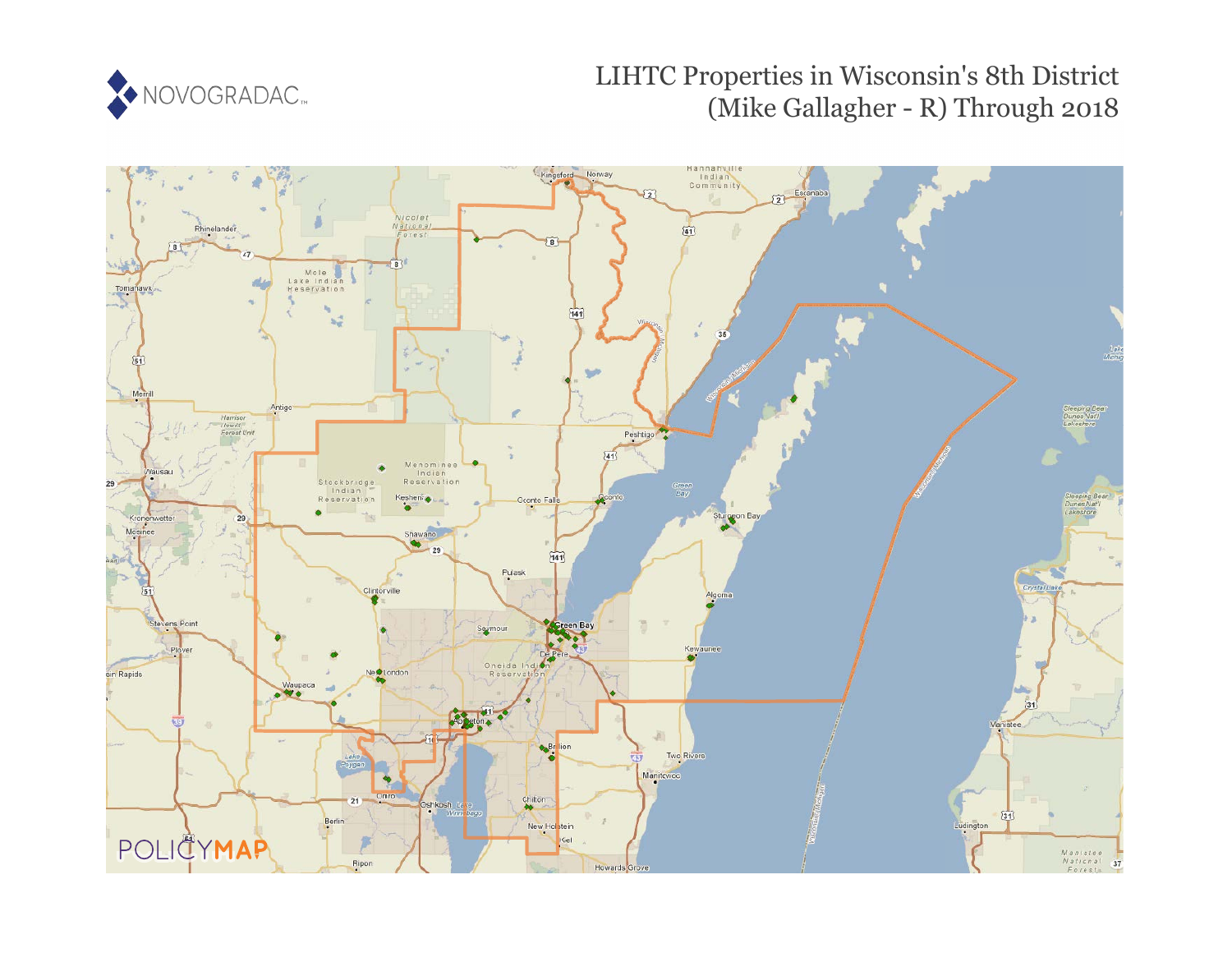| <b>Project Name</b>            | <b>Address</b>                                          | City                | <b>State</b>           | <b>Zip Code</b> | Nonprofit<br><b>Sponsor</b> | <b>Allocation</b><br>Year | <b>Annual</b><br><b>Allocated</b><br><b>Amount</b> | <b>Year Placed</b><br>in Service | <b>Construction Type</b> | <b>Total</b><br><b>Units</b> | Low<br><b>Income</b><br><b>Units</b> | <b>Rent or</b><br><b>Income</b><br><b>Ceiling</b> | <b>Credit</b><br><b>Percentage</b>   | Tax-<br><b>Exempt</b><br><b>Bond</b> | <b>HUD Multi-Family</b><br><b>Financing/Rental</b><br><b>Assistance</b> |
|--------------------------------|---------------------------------------------------------|---------------------|------------------------|-----------------|-----------------------------|---------------------------|----------------------------------------------------|----------------------------------|--------------------------|------------------------------|--------------------------------------|---------------------------------------------------|--------------------------------------|--------------------------------------|-------------------------------------------------------------------------|
| RIDGEVIEW HIGHLANDS APTS       | 585 W HIGHLAND PARK GRAND CHUTE<br>$\operatorname{AVE}$ |                     | $\mathbf{W}\mathbf{I}$ | 54911           | $\mathbf{No}$               | 2001                      | $\$0$                                              | 2001                             | New Construction         | ${\bf 59}$                   | ${\bf 16}$                           |                                                   | 30 % present<br>value                | Yes                                  |                                                                         |
| <b>CANAL PLACE SENIOR APTS</b> | 137 E WISCONSIN AVE KAUKAUNA                            |                     | WI                     | 54130           | $\mathbf{No}$               | 2001                      | $\$0$                                              | 2002                             | New Construction         | 24                           | 23                                   |                                                   | 70 % present<br>value                | No                                   |                                                                         |
| PARKWAY HIGHLANDS APTS         | 251 HIGHLAND PARK<br>$\operatorname{AVE}$               | <b>GREEN BAY</b>    | WI                     | 54302           | $\mathbf{N}\mathbf{o}$      | 2002                      | $\$0$                                              | 2002                             | New Construction         | 58                           | 15                                   |                                                   | 30 % present<br>value                | No                                   |                                                                         |
| THE GLENDERRY                  | 1475 E ELIZABETH ST                                     | SHAWANO             | WI                     | 54166           |                             | 2002                      | ${\bf S0}$                                         | 2002                             | Not Indicated            | 36                           | ${\bf 36}$                           |                                                   | Not Indicated                        |                                      |                                                                         |
| <b>BAY HILL APTS</b>           | 633 N 12TH AVE                                          | <b>STURGEON BAY</b> | WI                     | 54235           | $\mathbf{N}\mathbf{o}$      | 2002                      | \$0                                                | 2003                             | Acquisition and Rehab 68 |                              | 68                                   |                                                   | Both 30% and<br>70% present<br>value | N <sub>o</sub>                       |                                                                         |
| PARKVIEW VILLAGE APTS          | 1307 E GUNN ST                                          | <b>APPLETON</b>     | WI                     | 54915           | $\mathbf{No}$               | 2003                      | $\$0$                                              | 2003                             | Acquisition and Rehab 84 |                              | ${\bf 82}$                           |                                                   | 30 % present<br>value                | Yes                                  |                                                                         |
| PARKWAY HIGHLANDS APTS         | 321 HIGHLAND PARK<br>$\operatorname{AVE}$               | <b>GREEN BAY</b>    | WI                     | 54302           | $\mathbf{N}\mathbf{o}$      | 2003                      | \$0                                                | 2003                             | <b>New Construction</b>  | 60                           | 16                                   |                                                   | 30 % present<br>value                | Yes                                  |                                                                         |
| <b>NEW BEGINNINGS</b>          | N637 BROOKS LN                                          | <b>KESHENA</b>      | WI                     |                 |                             | 2003                      | $\$0$                                              | 2004                             | Not Indicated            | 24                           | 24                                   |                                                   | Not Indicated                        |                                      |                                                                         |
| PARKWAY HIGHLANDS APTS         | 1945 MILLS ST                                           | <b>GREEN BAY</b>    | WI                     | 54302           |                             | 2005                      | \$0                                                | 2004                             | Not Indicated            | 168                          | 44                                   |                                                   | Not Indicated                        |                                      |                                                                         |
| WOLF RIVER SENIOR VILLAGE      | 627 DEPOT ST                                            | MANAWA              | WI                     | 54949           | Yes                         | 2003                      | $\$0$                                              | 2004                             | New Construction         | 18                           | 16                                   |                                                   | 70 % present<br>value                | $_{\rm No}$                          |                                                                         |
| <b>IW EAST</b>                 | 210 FROGNER ST                                          | $\rm{IOLA}$         | WI                     | 54945           |                             | 2004                      | $\$0$                                              | 2005                             | Not Indicated            | 16                           | 16                                   |                                                   | Not Indicated                        |                                      |                                                                         |
| ORCHARD RIDGE                  | 2338 SAN LUIS PL                                        | <b>ASHWAUBENON</b>  | WI                     | 54304           |                             | 2005                      | $\$0$                                              | 2005                             | Not Indicated            | 86                           | 84                                   |                                                   | Not Indicated                        |                                      |                                                                         |
| <b>SUNSET MANOR</b>            | 903 SIXTH ST                                            | <b>KEWAUNEE</b>     | WI                     | 54216           |                             | 2003                      | \$0                                                | 2005                             | Not Indicated            | 38                           | 38                                   |                                                   | Not Indicated                        |                                      |                                                                         |
| WAUPACA SENIOR VILLAGE         | 2834 OTTER DR                                           | <b>WAUPACA</b>      | WI                     | 54981           |                             | 2004                      | $\$0$                                              | 2005                             | Not Indicated            | 22                           | 18                                   |                                                   | Not Indicated                        |                                      |                                                                         |

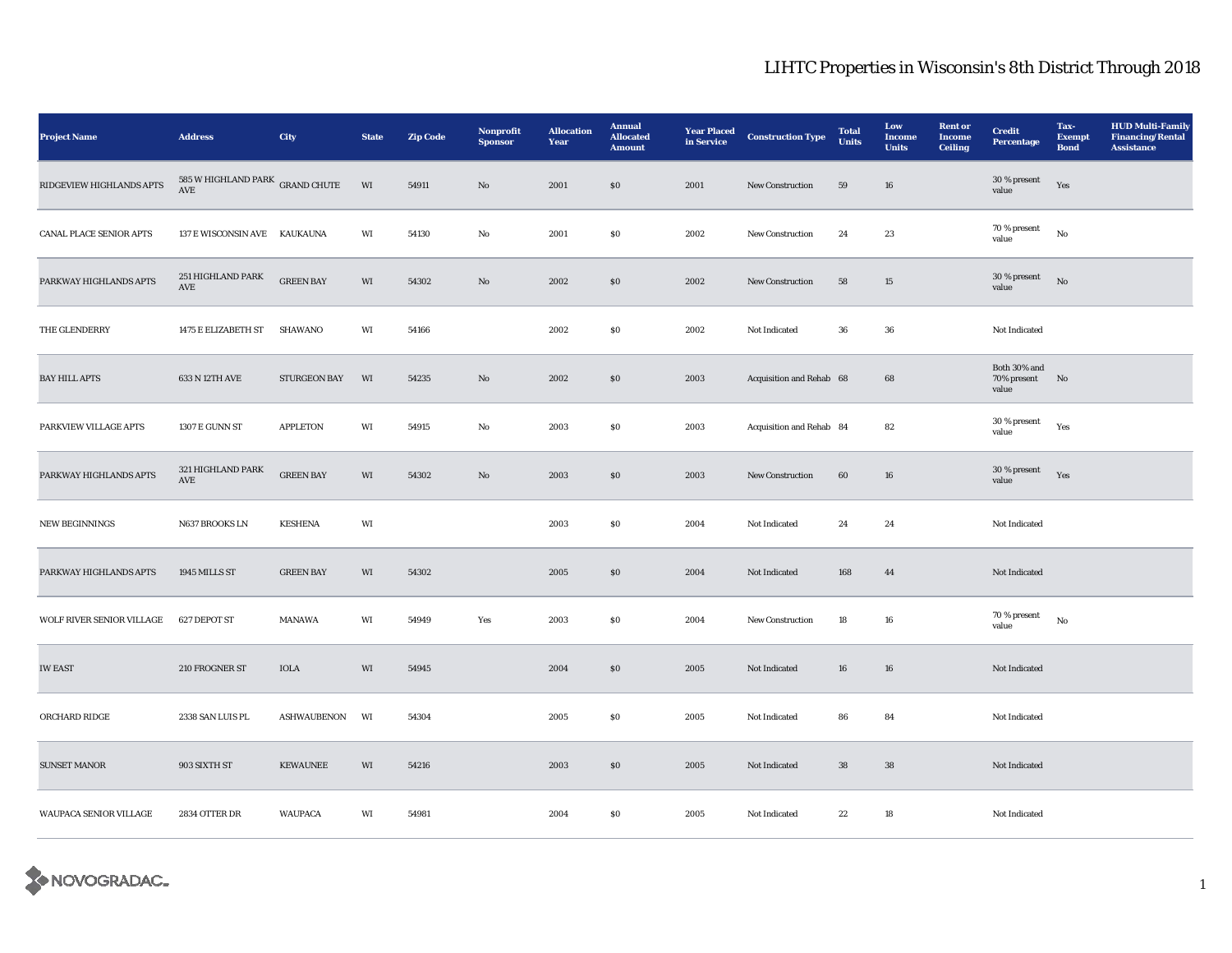| <b>Project Name</b>                         | <b>Address</b>                                       | City              | <b>State</b> | <b>Zip Code</b> | Nonprofit<br><b>Sponsor</b> | <b>Allocation</b><br>Year | <b>Annual</b><br><b>Allocated</b><br><b>Amount</b> | <b>Year Placed</b><br>in Service | <b>Construction Type</b>  | <b>Total</b><br><b>Units</b> | Low<br>Income<br><b>Units</b> | <b>Rent or</b><br><b>Income</b><br><b>Ceiling</b> | <b>Credit</b><br><b>Percentage</b>            | Tax-<br><b>Exempt</b><br><b>Bond</b> | <b>HUD Multi-Family</b><br><b>Financing/Rental</b><br><b>Assistance</b> |
|---------------------------------------------|------------------------------------------------------|-------------------|--------------|-----------------|-----------------------------|---------------------------|----------------------------------------------------|----------------------------------|---------------------------|------------------------------|-------------------------------|---------------------------------------------------|-----------------------------------------------|--------------------------------------|-------------------------------------------------------------------------|
| RIDGEVIEW HIGHLANDS APTS                    | 590 W HIGHLAND PARK APPLETON<br>$\operatorname{AVE}$ |                   | WI           | 54911           | $\mathbf{N}\mathbf{o}$      | 2007                      | \$27,578                                           | 2006                             | New Construction          | 60                           | 17                            | <b>50% AMGI</b>                                   | $30\,\%$ present<br>value                     | Yes                                  |                                                                         |
| WOODFIELD VILLAGE SENIOR<br>HOUSING         | 445 CARDINAL LN                                      | <b>GREEN BAY</b>  | WI           | 54313           | $_{\rm No}$                 | 2005                      | \$379,330                                          | 2006                             | <b>New Construction</b>   | 61                           | 54                            | 60% AMGI                                          | 70 % present<br>value                         | $_{\rm No}$                          |                                                                         |
| FOX FIRE SENIOR VILLAGE                     | 2842 OTTER DR                                        | <b>WAUPACA</b>    | WI           | 54981           |                             | 2006                      | \$124,637                                          | 2007                             | New Construction          | $17\,$                       | $\overline{4}$                | 60% AMGI                                          | 70 % present<br>value                         |                                      |                                                                         |
| OLEN PARK SENIOR VILLAGE                    | 72 E 7TH STREET                                      | CLINTONVILLE      | WI           | 54929           |                             | 2006                      | \$182,781                                          | 2007                             | New Construction          | 24                           | $\mathbf{7}$                  | 60% AMGI                                          | 70 % present<br>value                         |                                      |                                                                         |
| PARKVIEW APARTMENTS<br><b>REDEVELOPMENT</b> | 214 S PARKWAY DR<br><b>UNITS 1 &amp; 3</b>           | <b>BRILLION</b>   | WI           | 54110           |                             | 2007                      | \$224,796                                          | 2007                             | Acquisition and Rehab 24  |                              | $5\phantom{.0}$               |                                                   | Both 30% and<br>60% AMGI 70% present<br>value |                                      |                                                                         |
| VILLAS OF COMBINED LOCKS                    | 332 WALLACE ST                                       | COMBINED LOCKS WI |              | 54113           |                             | 2006                      | \$151,755                                          | 2007                             | New Construction          | 24                           | $\overline{4}$                | 60% AMGI                                          | 70 % present<br>value                         |                                      |                                                                         |
| MENOMINEE HOMES III                         | N3469 S HWY 47                                       | <b>NEOPIT</b>     | WI           | 54135           |                             | 2007                      | \$345,240                                          | 2007                             | Acquisition and Rehab 24  |                              | 13                            | 60% AMGI                                          | Both 30% and<br>70% present<br>value          |                                      |                                                                         |
| MENOMINEE HOMES IV                          | W2860 RABBIT RIDGE<br>${\rm CT}$                     | <b>KESHENA</b>    | WI           | 54135           |                             | 2007                      | \$263,001                                          | 2007                             | Acquisition and Rehab 19  |                              | 13                            | 60% AMGI                                          | Both $30\%$ and<br>70% present<br>value       |                                      |                                                                         |
| <b>IOLA SENIOR VILLAGE</b>                  | 110 TOWNLINE RD                                      | <b>IOLA</b>       | WI           | 54945           |                             | 2007                      | \$144,307                                          | 2008                             | New Construction          | 18                           | $\mathbf{3}$                  | 60% AMGI                                          | 70 % present<br>value                         |                                      |                                                                         |
| THE FLATS ON THE FOX                        | 335 NORTH<br><b>WASHINGTON ST</b>                    | <b>GREEN BAY</b>  | WI           | 54301           |                             | 2006                      | \$750,000                                          | 2008                             | Acquisition and Rehab 64  |                              | $7\phantom{.0}$               | 60% AMGI                                          | 70 % present<br>value                         |                                      |                                                                         |
| <b>KEWAUNEE SENIOR VILLAGE</b>              | 1010 THIRD ST                                        | <b>KEWAUNEE</b>   | WI           | 54216           |                             | 2008                      | \$228,347                                          | 2009                             | New Construction          | 24                           | $6\phantom{.0}$               | 60% AMGI                                          | 70 % present<br>value                         |                                      |                                                                         |
| UPTOWN COMMONS SENIOR<br><b>HOUSING</b>     | 49 W MAIN ST                                         | <b>CHILTON</b>    | WI           | 53014           |                             | 2008                      | \$438,408                                          | 2009                             | New Construction          | 40                           | 13                            | 60% AMGI                                          | 70 % present<br>value                         |                                      |                                                                         |
| <b>BAYVIEW TERRACE CITY</b>                 | 525 S NEENAH AVE                                     | STURGEON BAY      | WI           | 54235           |                             | 2009                      | $\$0$                                              | 2009                             | Acquisition and Rehab 36  |                              | $\boldsymbol{2}$              | 60% AMGI                                          | 70 % present<br>value                         |                                      |                                                                         |
| MONROE PLAZA                                | 400 N MONROE AVE                                     | <b>GREEN BAY</b>  | WI           | 54301           |                             | 2009                      | $\$0$                                              | 2009                             | Acquisition and Rehab 197 |                              | $\mathbf{1}$                  | 60% AMGI                                          | Both 30% and<br>70% present<br>value          |                                      |                                                                         |

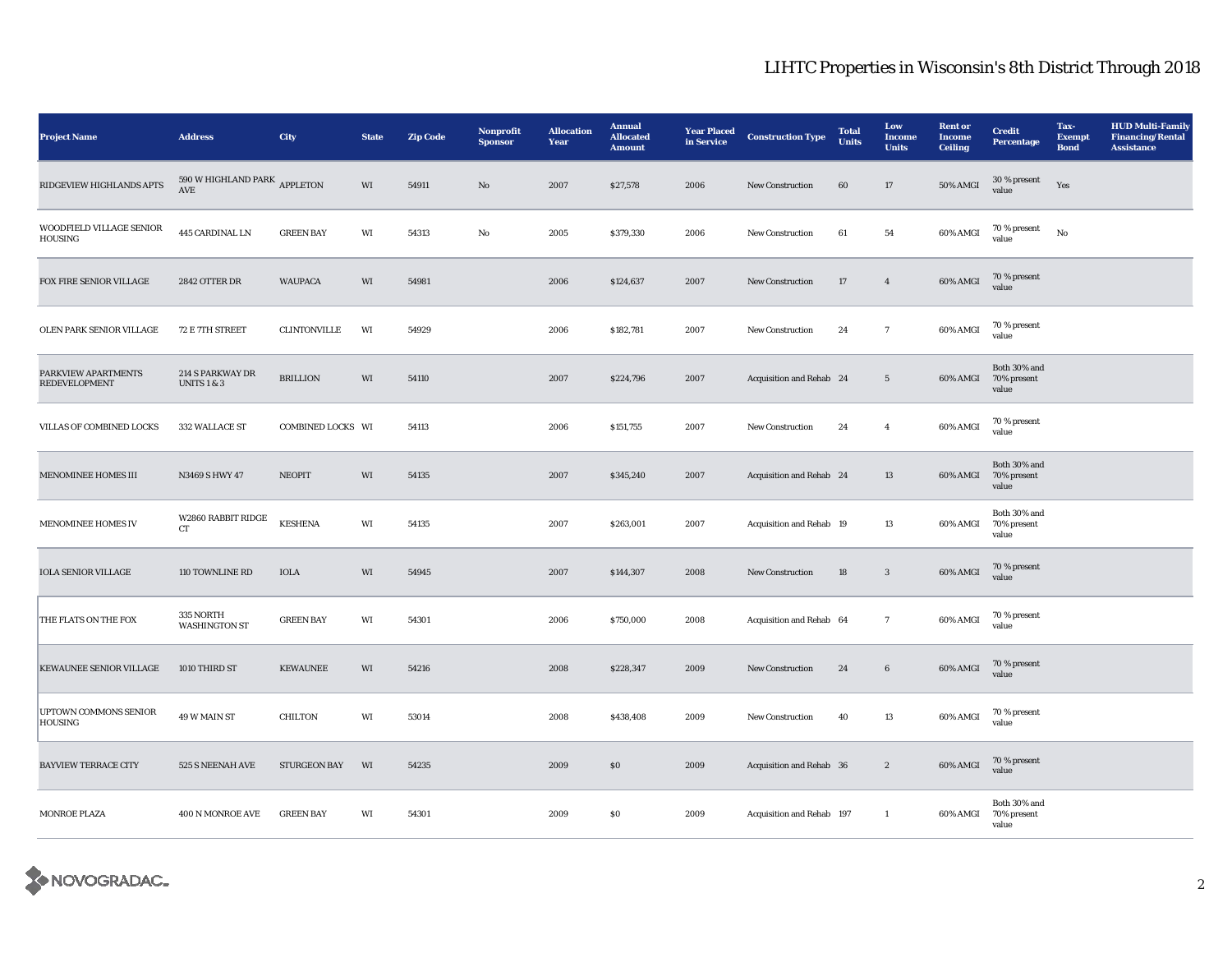| <b>Project Name</b>                          | <b>Address</b>                       | City                       | <b>State</b> | <b>Zip Code</b> | Nonprofit<br><b>Sponsor</b> | <b>Allocation</b><br>Year | <b>Annual</b><br><b>Allocated</b><br><b>Amount</b> | <b>Year Placed</b><br>in Service | <b>Construction Type</b> | <b>Total</b><br>Units | Low<br>Income<br><b>Units</b> | <b>Rent or</b><br><b>Income</b><br><b>Ceiling</b> | <b>Credit</b><br><b>Percentage</b>            | Tax-<br><b>Exempt</b><br><b>Bond</b> | <b>HUD Multi-Family</b><br><b>Financing/Rental</b><br><b>Assistance</b> |
|----------------------------------------------|--------------------------------------|----------------------------|--------------|-----------------|-----------------------------|---------------------------|----------------------------------------------------|----------------------------------|--------------------------|-----------------------|-------------------------------|---------------------------------------------------|-----------------------------------------------|--------------------------------------|-------------------------------------------------------------------------|
| <b>MENOMINEE HOMES V</b>                     | W2809 CHIEF LITTLE<br><b>WAVE RD</b> | <b>KESHENA</b>             | WI           | 54135           |                             | 2009                      | \$417,271                                          | 2010                             | Acquisition and Rehab 24 |                       | $\sqrt{3}$                    |                                                   | Both 30% and<br>60% AMGI 70% present<br>value |                                      |                                                                         |
| <b>MENOMINEE HOMES VI</b>                    | W2880 RABBIT RIDGE<br>COURT          | <b>KESHENA</b>             | WI           | 54135           |                             | 2009                      | \$367,932                                          | 2010                             | Acquisition and Rehab 21 |                       | $6\phantom{.0}$               | 60% AMGI                                          | Both 30% and<br>70% present<br>value          |                                      |                                                                         |
| HERITAGE APARTMENTS<br><b>REDEVELOPMENT</b>  | 108 W NATIONAL AVE BRILLION          |                            | WI           | 54110           |                             | 2009                      | $\$0$                                              | 2010                             | Acquisition and Rehab 23 |                       | $\boldsymbol{2}$              |                                                   | Both 30% and<br>60% AMGI 70% present<br>value |                                      |                                                                         |
| WYAUWEGA SR VILLAGE                          | 202-216 S LINCOLN ST WEYAUWEGA       |                            | WI           | 54983           |                             | 2009                      | \$229,084                                          | 2010                             | New Construction         | 18                    | 6                             | 60% AMGI                                          | 70 % present<br>value                         |                                      |                                                                         |
| <b>BUCHANAN COTTAGES</b>                     | N287 MARIE CLAIRE DR                 | TOWN OF<br><b>BUCHANAN</b> | WI           | 54915           |                             | 2009                      | \$918,630                                          | 2010                             | <b>New Construction</b>  | 66                    | $\overline{4}$                | 60% AMGI                                          | 70 % present<br>value                         |                                      |                                                                         |
| <b>BAYSIDE SENIOR APARTMENTS</b>             | 237 COOK AVE                         | <b>OCONTO</b>              | WI           | 54153           |                             | 2010                      | \$345,731                                          | 2011                             | New Construction         | 24                    | $6\phantom{.0}$               | 60% AMGI                                          | 70 % present<br>value                         |                                      |                                                                         |
| <b>GREEN BAY SENIOR</b><br><b>APARTMENTS</b> | 2809 UNIVERSITY AVE GREEN BAY        |                            | WI           | 54311           |                             | 2009                      | \$2,564,603                                        | 2011                             | <b>New Construction</b>  | 150                   | $\mathbf{2}$                  | 60% AMGI                                          | 70 % present<br>value                         |                                      |                                                                         |
| <b>LYNNDALE VILLAGE</b>                      | 3761 N WHITE HAWK<br>DR              | <b>GRAND CHUTE</b>         | WI           | 54913           |                             | 2010                      | \$849,787                                          | 2011                             | <b>New Construction</b>  | 60                    | $7\phantom{.0}$               | 60% AMGI                                          | 70 % present<br>value                         |                                      |                                                                         |
| MENOMINEE HOMES VII                          | N625 CHIEF LITTLE<br><b>CROW RD</b>  | <b>KESHENA</b>             | WI           | 54135           |                             | 2010                      | \$425,643                                          | 2011                             | Acquisition and Rehab 24 |                       | $\overline{4}$                | 60% AMGI                                          | Both 30% and<br>70% present<br>value          |                                      |                                                                         |
| <b>MENOMINEE HOMES VIII</b>                  | W2676 WARRINGTON<br>RD               | <b>KESHENA</b>             | WI           | 54135           |                             | 2010                      | \$444,206                                          | 2011                             | Acquisition and Rehab 24 |                       | $\mathbf{3}$                  | 60% AMGI                                          | Both 30% and<br>70% present<br>value          |                                      |                                                                         |
| SEYMOUR SENIOR VILLAGE                       | 710 BRONSON RD                       | <b>SEYMOUR</b>             | WI           | 54165           |                             | 2010                      | \$309,492                                          | 2011                             | New Construction         | 24                    | $5\phantom{.0}$               | 60% AMGI                                          | 70 % present<br>value                         |                                      |                                                                         |
| WOODFIELD VILLAGE II SENIOR<br>HOUSING       | 440 HOWARD BLVD                      | <b>HOWARD</b>              | WI           | 54313           |                             | 2010                      | \$689,381                                          | 2011                             | <b>New Construction</b>  | 49                    | 12                            | 60% AMGI                                          | 70 % present<br>value                         |                                      |                                                                         |
| <b>GREEN BAY FAMILY</b><br><b>APARTMENTS</b> | 1001 MORAINE WAY                     | <b>GREEN BAY</b>           | WI           | 54303           |                             | 2012                      | \$633,757                                          | 2012                             | Acquisition and Rehab 84 |                       | $\overline{4}$                | 60% AMGI                                          | Both 30% and<br>70% present<br>value          |                                      |                                                                         |
| THE LANDING AT EAGLE FLATS                   | 500 E EAGLE FLATS<br><b>PARKWAY</b>  | <b>APPLETON</b>            | WI           | 54915           |                             | 2010                      | \$789,203                                          | 2012                             | New Construction         | 54                    | 14                            | 60% AMGI                                          | 70 % present<br>value                         |                                      |                                                                         |

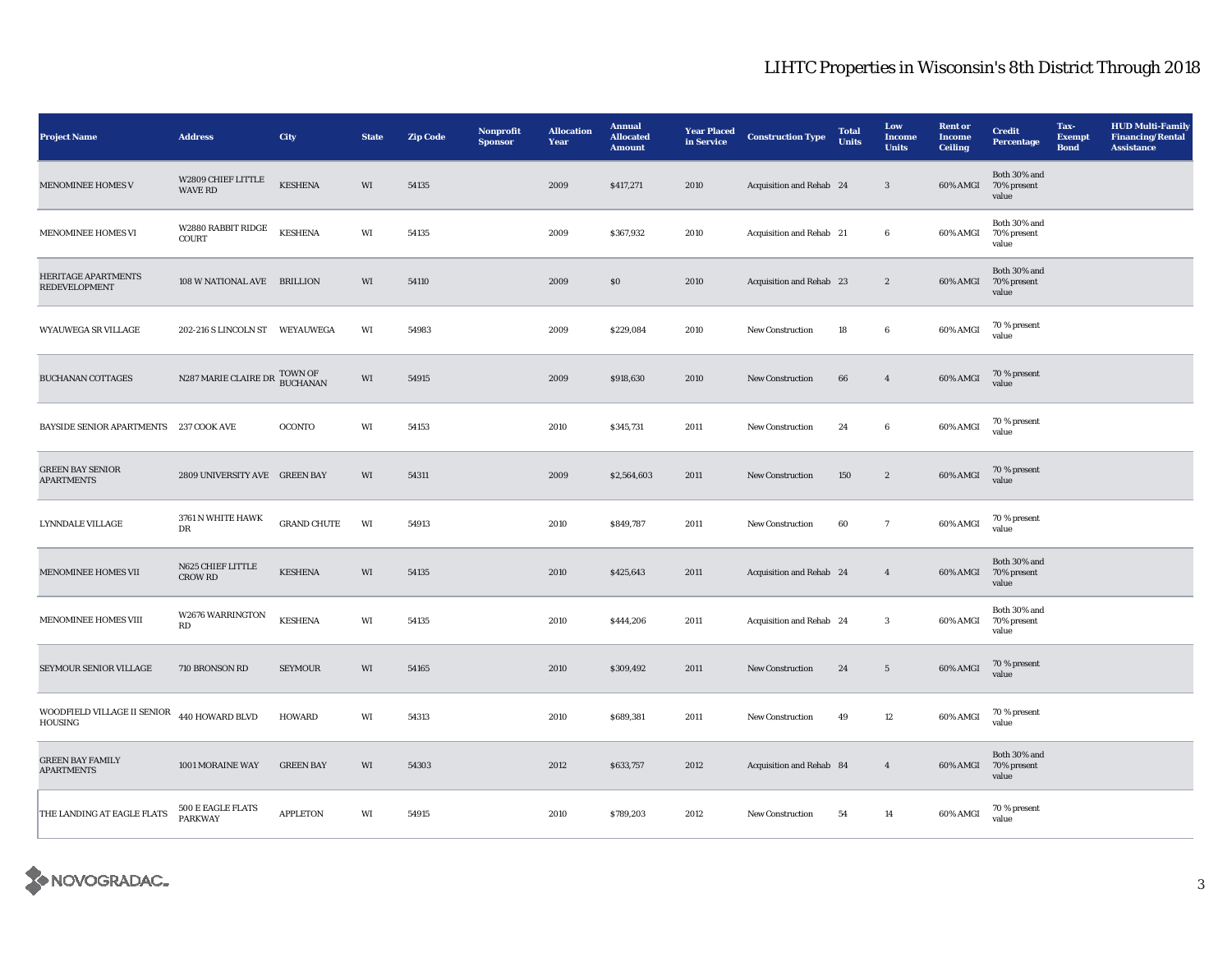| <b>Project Name</b>                                   | <b>Address</b>                             | City              | <b>State</b>           | <b>Zip Code</b> | Nonprofit<br><b>Sponsor</b> | <b>Allocation</b><br>Year | <b>Annual</b><br><b>Allocated</b><br><b>Amount</b> | <b>Year Placed</b><br>in Service | <b>Construction Type</b>  | <b>Total</b><br><b>Units</b> | Low<br><b>Income</b><br><b>Units</b> | <b>Rent or</b><br><b>Income</b><br><b>Ceiling</b> | <b>Credit</b><br><b>Percentage</b> | Tax-<br><b>Exempt</b><br><b>Bond</b> | <b>HUD Multi-Family</b><br><b>Financing/Rental</b><br><b>Assistance</b> |
|-------------------------------------------------------|--------------------------------------------|-------------------|------------------------|-----------------|-----------------------------|---------------------------|----------------------------------------------------|----------------------------------|---------------------------|------------------------------|--------------------------------------|---------------------------------------------------|------------------------------------|--------------------------------------|-------------------------------------------------------------------------|
| LEROY BUTLER TOWNHOMES                                | 730 LEROY BUTLER DR  WAUPACA               |                   | WI                     | 54981           |                             | 2010                      | \$330,467                                          | 2012                             | New Construction          | 24                           | $\,6\,$                              | 60% AMGI                                          | 70 % present<br>value              |                                      |                                                                         |
| <b>RIVERWALK PLACE</b>                                | <b>431 E EAGLE FLATS</b><br><b>PARKWAY</b> | <b>APPLETON</b>   | WI                     | 54915           |                             | 2010                      | \$841,318                                          | 2012                             | New Construction          | 70                           | $\boldsymbol{9}$                     | 60% AMGI                                          | 70 % present<br>value              |                                      |                                                                         |
| <b>BLACKSTONE HARBOR</b><br><b>APARTMENTS</b>         | 10525 JUDITH BLAZER<br>DR                  | <b>SISTER BAY</b> | WI                     | 54234           |                             | 2012                      | \$302,908                                          | 2013                             | New Construction          | 24                           | $10\,$                               | 60% AMGI                                          | 70 % present<br>value              |                                      |                                                                         |
| RIVER CROSSING HIGHLANDS                              | 424 CLEVELAND ST                           | WINNECONNE        | WI                     | 54986           |                             | 2011                      | \$242,065                                          | 2013                             | New Construction          | 24                           | 14                                   | 60% AMGI                                          | 70 % present<br>value              |                                      |                                                                         |
| THE VILLAGE ON WATER                                  | 102-108 ANCHOR DRIVE MARINETTE             |                   | WI                     | 54143           |                             | 2011                      | \$730,263                                          | 2013                             | New Construction          | 49                           | $10\,$                               | 60% AMGI                                          | 70 % present<br>value              |                                      |                                                                         |
| HISTORIC LINCOLN SCHOOL                               | 237 S. SAWYER ST.                          | SHAWANO           | WI                     | 54166           |                             | 2013                      | \$286,019                                          | 2014                             | Acquisition and Rehab 24  |                              | $\overline{7}$                       | 60% AMGI                                          | 70 % present<br>value              |                                      |                                                                         |
| NICOLET TOWNHOMES                                     | 1380 SCHEURING<br>ROAD, BLDG A             | DE PERE           | WI                     | 54115           |                             | 2013                      | \$727,790                                          | 2014                             | New Construction          | 60                           | $7\phantom{.0}$                      | 60% AMGI                                          | 70 % present<br>value              |                                      |                                                                         |
| GREEN BAY VETERANS MANOR 2900 ST ANTHONY DR GREEN BAY |                                            |                   | WI                     | 54311           |                             | 2013                      | \$639,539                                          | 2015                             | New Construction          | 50                           | $\mathbf{1}$                         | 60% AMGI                                          | 70 % present<br>value              |                                      |                                                                         |
| UNION SQUARE APARTMENTS 420 E WINNEBAGO ST APPLETON   |                                            |                   | WI                     | 54911           |                             | 2014                      | \$637,144                                          | 2015                             | New Construction          | 50                           | 9                                    | 60% AMGI                                          | 70 % present<br>value              |                                      |                                                                         |
| <b>BRILLION TOWNHOMES</b>                             | 230 ACHIEVEMENT DR<br>$\,$ UNIT A          | <b>BRILLION</b>   | $\mathbf{W}\mathbf{I}$ | 54110           |                             | 2014                      | \$297,187                                          | 2015                             | New Construction          | 24                           | $\sqrt{5}$                           | 60% AMGI                                          | 70 % present<br>value              |                                      |                                                                         |
| <b>GRAND VIEW TOWNHOMES</b>                           | 551 N BLUEMOUND DR GRAND CHUTE             |                   | WI                     | 54914           |                             | 2016                      | \$432,050                                          | 2017                             | New Construction          | 40                           | 18                                   | $60\%$ AMGI                                       | 70 % present<br>value              |                                      |                                                                         |
| <b>MISSION VILLAGE OF</b><br>KAUKAUNA                 | 2200 GREEN BAY RD<br>BLDG <sub>1</sub>     | KAUKAUNA          | WI                     | 54130           |                             | 2015                      | \$680,314                                          | 2017                             | New Construction          | 60                           | 15                                   | 60% AMGI                                          | 70 % present<br>value              |                                      |                                                                         |
| <b>RANDALL COURT</b><br>REDEVELOPMENT, LLC            | 218 E RANDALL ST                           | <b>APPLETON</b>   | $\mathbf{W}\mathbf{I}$ | 54911           |                             | 2015                      | \$745,000                                          | 2017                             | Acquisition and Rehab 118 |                              | $\overline{4}$                       | $60\%$ AMGI                                       | 70 % present<br>value              |                                      |                                                                         |
| <b>BEACON AVENUE COTTAGES</b>                         | <b>610 E BEACON AVE</b>                    | <b>NEW LONDON</b> | WI                     | 54961           |                             | 2016                      | \$472,446                                          | 2017                             | <b>New Construction</b>   | 40                           | 13                                   | 60% AMGI                                          | 70 % present<br>value              |                                      |                                                                         |

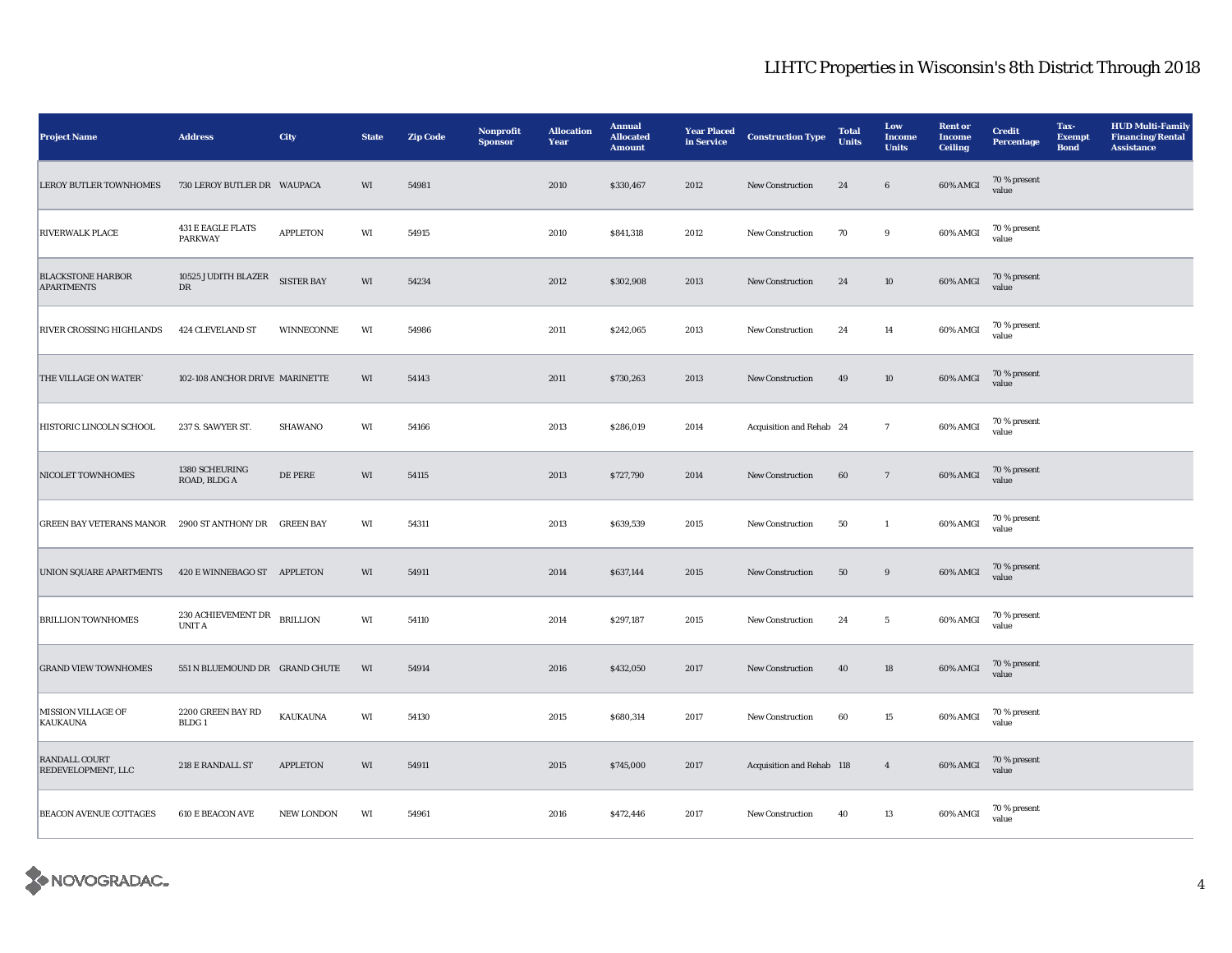| <b>Project Name</b>                          | <b>Address</b>                                            | City             | <b>State</b> | <b>Zip Code</b> | Nonprofit<br><b>Sponsor</b> | <b>Allocation</b><br>Year | <b>Annual</b><br><b>Allocated</b><br><b>Amount</b> | <b>Year Placed</b><br>in Service | <b>Construction Type</b> | <b>Total</b><br><b>Units</b> | Low<br>Income<br><b>Units</b> | <b>Rent or</b><br><b>Income</b><br><b>Ceiling</b> | <b>Credit</b><br>Percentage | Tax-<br><b>Exempt</b><br><b>Bond</b> | <b>HUD Multi-Family</b><br><b>Financing/Rental</b><br><b>Assistance</b> |
|----------------------------------------------|-----------------------------------------------------------|------------------|--------------|-----------------|-----------------------------|---------------------------|----------------------------------------------------|----------------------------------|--------------------------|------------------------------|-------------------------------|---------------------------------------------------|-----------------------------|--------------------------------------|-------------------------------------------------------------------------|
| <b>WOOLEN MILLS LOFTS</b>                    | 218 E SOUTH ISLAND ST APPLETON                            |                  | WI           | 54915           |                             | 2015                      | \$612,833                                          | 2017                             | Not Indicated            | 60                           | 48                            | 60% AMGI                                          | 70 % present<br>value       |                                      |                                                                         |
| <b>WHISPERING ECHOES</b><br><b>TOWNHOMES</b> | $407$ S 5TH AVE UNITS 9- $$\tt WINNECONNE$$<br>${\bf 20}$ |                  | WI           | 54986           |                             | 2017                      | \$370,753                                          | 2018                             | New Construction         | 28                           | 12                            | 60% AMGI                                          | 70 % present<br>value       |                                      |                                                                         |
| 1114 SHAWANO AVE                             | 1114 SHAWANO AVE                                          | <b>GREEN BAY</b> | WI           | 54303           | $\rm No$                    | 1989                      | $\$0$                                              | 1990                             | New Construction         | $\sqrt{2}$                   | $\sqrt{2}$                    |                                                   | 70 % present<br>value       | No                                   |                                                                         |
| 1319 S CHESTNUT DUPLEX                       | 1319 S CHESTNUT AVE GREEN BAY                             |                  | WI           | 54304           | No                          | 1989                      | $\$0$                                              | 1990                             | New Construction         | $\mathbf{2}$                 | $\boldsymbol{2}$              |                                                   | 70 % present<br>value       | $_{\rm No}$                          |                                                                         |
| 222 PERKINS DUPLEX                           | 222 PERKINS AVE                                           | <b>GREEN BAY</b> | WI           | 54303           | $\rm No$                    | 1989                      | $\$0$                                              | 1990                             | New Construction         | $\boldsymbol{2}$             | $\,$ 2 $\,$                   |                                                   | 70 % present<br>value       | $_{\rm No}$                          |                                                                         |
| <b>RAVINE MILLS APTS</b>                     | 405 S OLDE ONEIDA ST APPLETON                             |                  | WI           | 54911           | $\rm No$                    | 1989                      | $\$0$                                              | 1990                             | Acquisition and Rehab 46 |                              | 18                            |                                                   | 70 % present<br>value       | $_{\rm No}$                          |                                                                         |
| <b>WAUPACA HOUSING</b>                       | 500 HIGH ST                                               | <b>WAUPACA</b>   | WI           | 54981           | No                          | 1989                      | \$0                                                | 1990                             | <b>New Construction</b>  | 24                           | 24                            |                                                   | 30 % present<br>value       | No                                   |                                                                         |
| CLINTONVILLE COMMONS APTS                    | $151\,\rm{W}\,\rm{MORNING}$ GLORY $\rm{CLINTONVILLE}$ DR  |                  | WI           | 54929           | No                          | 1989                      | $\$0$                                              | 1991                             | <b>New Construction</b>  | 40                           | 40                            |                                                   | 30 % present<br>value       | $_{\rm No}$                          |                                                                         |
| <b>LINCOLN MILLS</b>                         | 415 S OLDE ONEIDA ST APPLETON                             |                  | WI           | 54911           | $\rm No$                    | 1991                      | $\$0$                                              | 1991                             | Acquisition and Rehab 65 |                              | 30                            |                                                   | 30 % present<br>value       | Yes                                  |                                                                         |
| NORTHLAND MANAWA APTS                        | 451 GROVE ST                                              | MANAWA           | WI           | 54949           | $\rm No$                    | 1990                      | $\$0$                                              | 1991                             | New Construction         | 20                           | 20                            |                                                   | 30 % present<br>value       | $_{\rm No}$                          |                                                                         |
| <b>BAY VIEW APTS</b>                         | 929 RABAS ST                                              | <b>ALGOMA</b>    | WI           | 54201           | No                          | 1992                      | \$0                                                | 1992                             | <b>New Construction</b>  | 12                           | 12                            |                                                   | 30 % present<br>value       | $\rm No$                             |                                                                         |
| <b>DUNLAP SQUARE</b>                         | 1701 DUNLAP AVE                                           | <b>MARINETTE</b> | WI           | 54143           |                             | 1992                      | $\$0$                                              | 1992                             | Not Indicated            | 97                           | 78                            |                                                   | Not Indicated               |                                      |                                                                         |
| <b>FOREST GLEN APTS</b>                      | 502 FRITZIE AVE                                           | <b>CRIVITZ</b>   | WI           | 54114           | $\rm No$                    | 1990                      | $\$0$                                              | 1992                             | New Construction         | 20                           | 20                            |                                                   | 70 % present<br>value       | $\rm No$                             |                                                                         |
| <b>MEADOW VIEW APTS</b>                      | 1410 SCOTT ST                                             | <b>KEWAUNEE</b>  | WI           | 54216           | $\rm No$                    | 1992                      | ${\bf S0}$                                         | 1992                             | New Construction         | 12                           | 12                            |                                                   | 30 % present<br>value       | $_{\rm No}$                          |                                                                         |

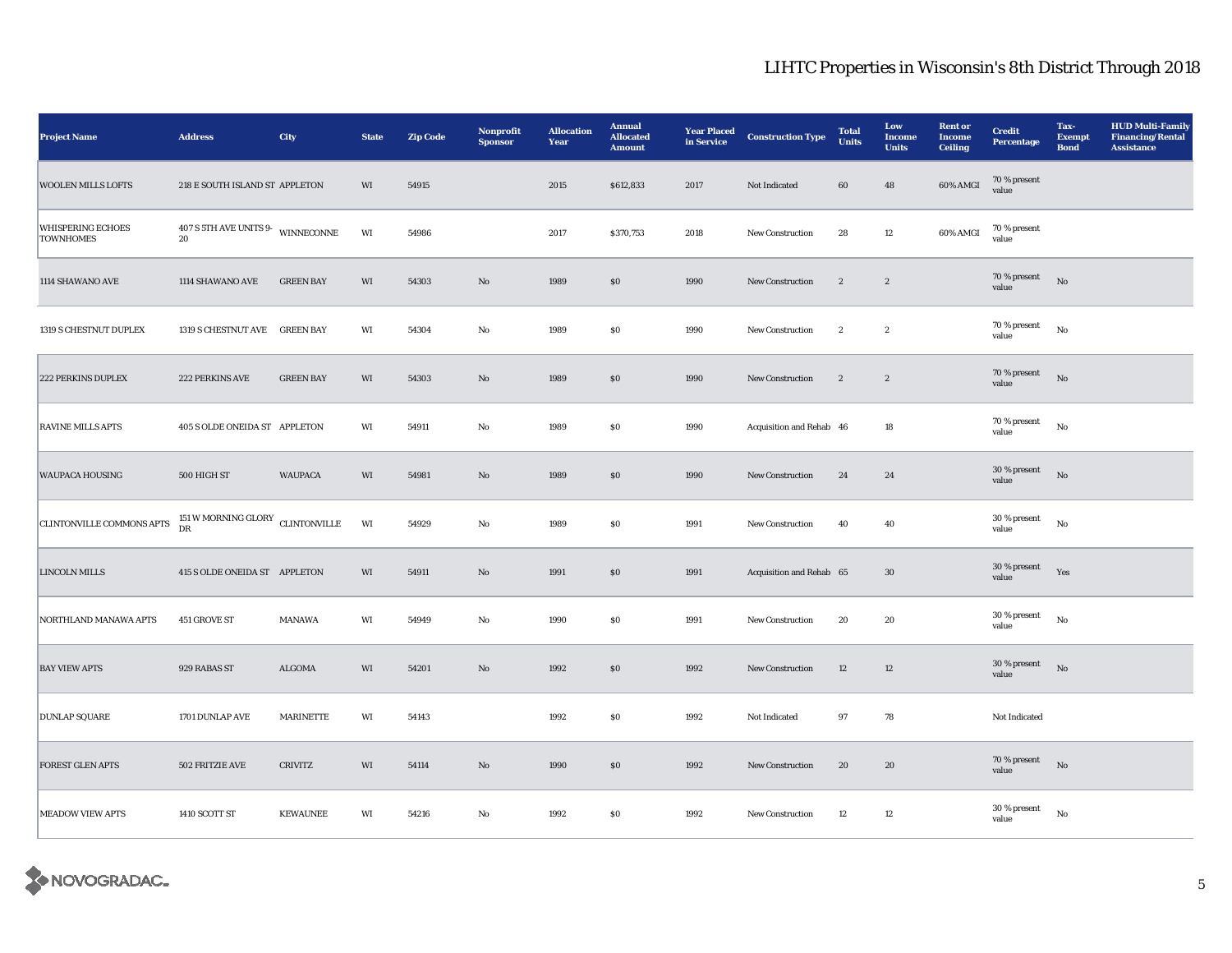| <b>Project Name</b>                            | <b>Address</b>                  | City                | <b>State</b> | Zip Code | Nonprofit<br><b>Sponsor</b> | <b>Allocation</b><br>Year | <b>Annual</b><br><b>Allocated</b><br><b>Amount</b> | <b>Year Placed</b><br>in Service | <b>Construction Type</b> | <b>Total</b><br><b>Units</b> | Low<br>Income<br><b>Units</b> | <b>Rent or</b><br>Income<br><b>Ceiling</b> | <b>Credit</b><br><b>Percentage</b> | Tax-<br><b>Exempt</b><br><b>Bond</b> | <b>HUD Multi-Family</b><br><b>Financing/Rental</b><br><b>Assistance</b> |
|------------------------------------------------|---------------------------------|---------------------|--------------|----------|-----------------------------|---------------------------|----------------------------------------------------|----------------------------------|--------------------------|------------------------------|-------------------------------|--------------------------------------------|------------------------------------|--------------------------------------|-------------------------------------------------------------------------|
| NORTHLAND OCONTO APTS                          | 130 MEMORIAL DR                 | <b>OCONTO</b>       | WI           | 54153    | $\rm No$                    | 1992                      | $\$0$                                              | 1992                             | New Construction         | $20\,$                       | ${\bf 20}$                    |                                            | 30 % present<br>value              | $_{\rm No}$                          |                                                                         |
| <b>RIVER PLACE</b>                             | 711 W WOLF RIVER AVE NEW LONDON |                     | WI           | 54961    | No                          | 1991                      | $\$0$                                              | 1992                             | Acquisition and Rehab 17 |                              | 17                            |                                            | 70 % present<br>value              | $_{\rm No}$                          |                                                                         |
| MILLS II                                       | 111 E WATER ST                  | <b>APPLETON</b>     | WI           | 54911    | $\mathbf{N}\mathbf{o}$      | 1993                      | \$0                                                | 1992                             | Acquisition and Rehab 77 |                              | 24                            |                                            | 30 % present<br>value              | Yes                                  |                                                                         |
| <b>LAWTON FOUNDRY</b>                          | 233 N BROADWAY                  | DE PERE             | WI           | 54115    |                             | 1993                      | SO.                                                | 1993                             | Not Indicated            | 70                           | 47                            |                                            | Not Indicated                      |                                      |                                                                         |
| MARQUETTE MANOR                                | 1200 N TAYLOR ST                | <b>HOWARD</b>       | WI           | 54303    | No                          | 1992                      | $\$0$                                              | 1993                             | New Construction         | 43                           | 43                            |                                            | 70 % present<br>value              | $_{\rm No}$                          |                                                                         |
| NORTHLAND SURING APTS                          | 406 N BARKMAN ST                | <b>SURING</b>       | WI           | 54174    | $\rm\thinspace No$          | 1992                      | $\$0$                                              | 1993                             | New Construction         | 8                            | ${\bf 8}$                     |                                            | 30 % present<br>value              | $_{\rm No}$                          |                                                                         |
| <b>RIDGEVIEW APTS</b>                          | 1248 JACKSON ST                 | NIAGARA             | WI           | 54151    | $\mathbf{N}\mathbf{o}$      | 1993                      | $\$0$                                              | 1993                             | New Construction         | 10                           | 10                            |                                            | 30 % present<br>value              | No                                   |                                                                         |
| RIVER PLACE PHASE II                           | 617 W WOLF RIVER AVE NEW LONDON |                     | WI           | 54961    | No                          | 1992                      | $\$0$                                              | 1993                             | New Construction         | $\overline{7}$               | $\overline{7}$                |                                            | 70 % present<br>value              | $_{\rm No}$                          |                                                                         |
| <b>SPRUCE MEADOWS APTS</b>                     | 705 FIFTH ST                    | GOODMAN             | WI           | 54125    | $\rm No$                    | 1991                      | $\$0$                                              | 1993                             | New Construction         | $10\,$                       | $10\,$                        |                                            | 30 % present<br>value              | $_{\rm No}$                          |                                                                         |
| WILLIAMSTOWN BAY-STURGEON 133 N 15TH DR<br>BAY |                                 | STURGEON BAY        | WI           | 54235    | $\rm\thinspace No$          | 1993                      | $\bf{S0}$                                          | 1993                             | New Construction         | 16                           | ${\bf 16}$                    |                                            | 30 % present<br>value              | $_{\rm No}$                          |                                                                         |
| <b>COURTYARD APTS (GRAND</b><br>CHUTE)         | 3600 W WOODMAN DR GRAND CHUTE   |                     | WI           | 54914    | $\mathbf{N}\mathbf{o}$      | 1992                      | $\$0$                                              | 1994                             | New Construction         | 61                           | 52                            |                                            | 70 % present<br>value              | No                                   |                                                                         |
| <b>HARVEST VIEW APTS</b>                       | 735 HARVEST DR                  | <b>BRILLION</b>     | WI           | 54110    | $\rm No$                    | 1994                      | \$37,932                                           | 1994                             | New Construction         | 24                           | $\bf{22}$                     |                                            | 30 % present<br>value              | Yes                                  |                                                                         |
| RIDGEVIEW HIGHLANDS APTS                       | 640 RIDGEVIEW CIR               | <b>GRAND CHUTE</b>  | WI           | 54911    | $\rm No$                    | 1993                      | $\$0$                                              | 1994                             | Not Indicated            | 109                          | ${\bf 54}$                    |                                            | Not Indicated Yes                  |                                      |                                                                         |
| <b>BAYVIEW APTS</b>                            | 913 S ELGIN AVE                 | <b>STURGEON BAY</b> | WI           | 54235    | No                          | 1994                      | $\$0$                                              | 1995                             | New Construction         | 24                           | 24                            |                                            | 70 % present<br>value              | $_{\rm No}$                          |                                                                         |

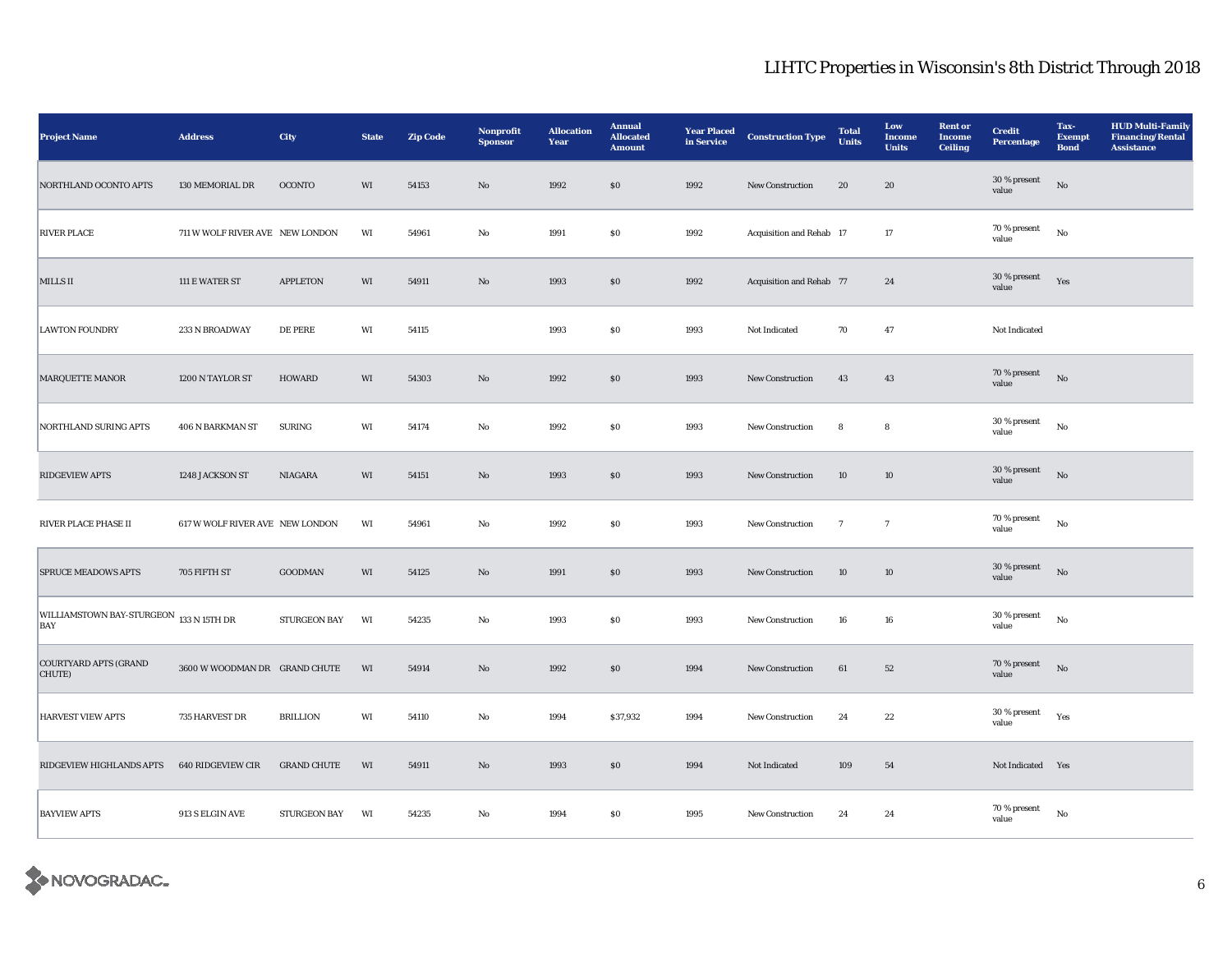| <b>Project Name</b>                                                                 | <b>Address</b>                                       | City              | <b>State</b> | Zip Code | Nonprofit<br><b>Sponsor</b> | <b>Allocation</b><br>Year | <b>Annual</b><br><b>Allocated</b><br><b>Amount</b> | <b>Year Placed</b><br>in Service | <b>Construction Type</b> | <b>Total</b><br><b>Units</b> | Low<br><b>Income</b><br><b>Units</b> | <b>Rent or</b><br><b>Income</b><br><b>Ceiling</b> | <b>Credit</b><br><b>Percentage</b> | Tax-<br><b>Exempt</b><br><b>Bond</b> | <b>HUD Multi-Family</b><br><b>Financing/Rental</b><br><b>Assistance</b> |
|-------------------------------------------------------------------------------------|------------------------------------------------------|-------------------|--------------|----------|-----------------------------|---------------------------|----------------------------------------------------|----------------------------------|--------------------------|------------------------------|--------------------------------------|---------------------------------------------------|------------------------------------|--------------------------------------|-------------------------------------------------------------------------|
| <b>DEER RUN APTS</b>                                                                | 1978 SCHANOCK DR                                     | <b>GREEN BAY</b>  | WI           | 54303    | $\mathbf{N}\mathbf{o}$      | 1994                      | $\$0$                                              | 1995                             | New Construction         | 64                           | 64                                   |                                                   | 70 % present<br>value              | No                                   |                                                                         |
| <b>HARVEST VIEW APTS</b>                                                            | 255 W NATIONAL AVE BRILLION                          |                   | WI           | 54110    | No                          | 1994                      | \$102,615                                          | 1995                             | New Construction         | 24                           | 24                                   |                                                   | 70 % present<br>value              | No                                   |                                                                         |
| HOLLAND PLACE                                                                       | 1610 HOLLAND RD                                      | LITTLE CHUTE      | WI           | 54911    | $\mathbf{N}\mathbf{o}$      | 1994                      | $\$0$                                              | 1995                             | New Construction         | ${\bf 80}$                   | ${\bf 80}$                           |                                                   | 70 % present<br>value              | $_{\rm No}$                          |                                                                         |
| <b>MARQUETTE VILLAGE APTS</b>                                                       | 1834 W MARQUETTE ST APPLETON                         |                   | WI           | 54914    | No                          | 1994                      | $\$0$                                              | 1995                             | New Construction         | 32                           | $32\,$                               |                                                   | 70 % present<br>value              | No                                   |                                                                         |
| <b>NORTHLAND PINES APTS</b>                                                         | 860 PHOEBE ST                                        | <b>GREEN BAY</b>  | WI           | 54303    | $\mathbf{No}$               | 1995                      | \$0                                                | 1995                             | Acquisition and Rehab 16 |                              | 16                                   |                                                   | 30 % present<br>value              | Yes                                  |                                                                         |
| RIDGEVIEW HIGHLANDS                                                                 | 345 W HIGHLAND PARK APPLETON<br>$\operatorname{AVE}$ |                   | WI           | 54911    | No                          | 1995                      | <b>SO</b>                                          | 1995                             | <b>New Construction</b>  | 76                           | 38                                   |                                                   | 30 % present<br>value              | Yes                                  |                                                                         |
| <b>SCHOOL HOUSE APTS (BEAR</b><br>CREEK)                                            | 304 W TIELKY ST                                      | <b>BEAR CREEK</b> | WI           | 54922    | $\mathbf{No}$               | 1994                      | \$0                                                | 1995                             | Acquisition and Rehab 9  |                              | $9\,$                                |                                                   | 70 % present<br>value              | $_{\rm No}$                          |                                                                         |
| <b>CAMBRIDGE COURT</b>                                                              | <b>723 VOGT LN</b>                                   | <b>CHILTON</b>    | WI           | 53014    | No                          | 1995                      | $\$0$                                              | 1996                             | New Construction         | 24                           | 24                                   |                                                   | 70 % present<br>value              | No                                   |                                                                         |
| <b>HONEY CREEK APTS</b>                                                             | 89 SIXTH ST                                          | CLINTONVILLE      | WI           | 54929    | No                          | 1995                      | \$0                                                | 1996                             | <b>New Construction</b>  | 14                           | $9\,$                                |                                                   | 70 % present<br>value              | No                                   |                                                                         |
| <b>OAK RIDGE APTS AT</b><br><b>WRIGHTSTOWN</b>                                      | 255 LOUISE DR                                        | WRIGHTSTOWN       | WI           | 54180    | No                          | 1995                      | $\$0$                                              | 1996                             | New Construction         | 24                           | 24                                   |                                                   | 70 % present<br>value              | No                                   |                                                                         |
| RIDGEVIEW HIGHLANDS APTS III $^{250\, {\rm W}\, {\rm HI}$ GHLAND PARK $\,$ APPLETON |                                                      |                   | WI           | 54911    | $\mathbf{N}\mathbf{o}$      | 1996                      | \$0                                                | 1996                             | <b>New Construction</b>  | 62                           | 31                                   |                                                   | 30 % present<br>value              | Yes                                  |                                                                         |
| <b>SCANDINAVIAN VILLAGE APTS</b>                                                    | 367 DANISH WAY                                       | <b>DENMARK</b>    | WI           | 54208    | No                          | 1995                      | $\$0$                                              | 1996                             | New Construction         | 24                           | 24                                   |                                                   | 70 % present<br>value              | No                                   |                                                                         |
| DEER RUN APTS II                                                                    | 1968 SCHANOCK DR                                     | <b>GREEN BAY</b>  | WI           | 54303    | $\mathbf{N}\mathbf{o}$      | 1996                      | \$0                                                | 1997                             | <b>New Construction</b>  | 16                           | 16                                   |                                                   | 70 % present<br>value              | $\rm No$                             |                                                                         |
| PHEASANT RUN APTS                                                                   | 314 S WESTERN AVE                                    | <b>WAUPACA</b>    | WI           | 54981    | No                          | 1996                      | $\$0$                                              | 1997                             | New Construction         | 24                           | 24                                   |                                                   | 70 % present<br>value              | $\rm No$                             |                                                                         |

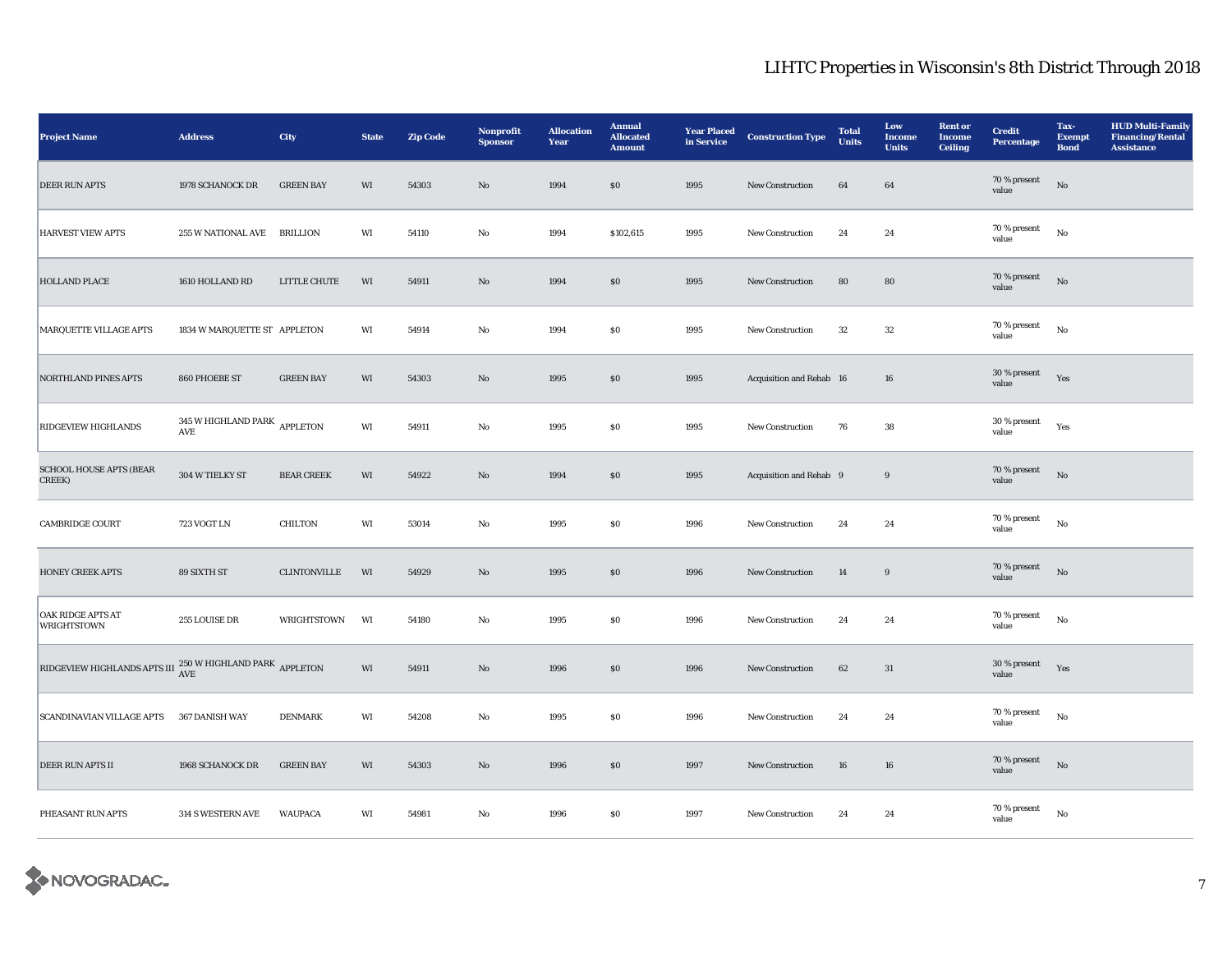| <b>Project Name</b>                                                                           | <b>Address</b>                             | City              | <b>State</b>           | <b>Zip Code</b> | Nonprofit<br><b>Sponsor</b> | <b>Allocation</b><br>Year | <b>Annual</b><br><b>Allocated</b><br><b>Amount</b> | <b>Year Placed</b><br>in Service | <b>Construction Type</b>  | <b>Total</b><br><b>Units</b> | Low<br><b>Income</b><br><b>Units</b> | <b>Rent or</b><br><b>Income</b><br><b>Ceiling</b> | <b>Credit</b><br><b>Percentage</b> | Tax-<br><b>Exempt</b><br><b>Bond</b> | <b>HUD Multi-Family</b><br><b>Financing/Rental</b><br><b>Assistance</b> |
|-----------------------------------------------------------------------------------------------|--------------------------------------------|-------------------|------------------------|-----------------|-----------------------------|---------------------------|----------------------------------------------------|----------------------------------|---------------------------|------------------------------|--------------------------------------|---------------------------------------------------|------------------------------------|--------------------------------------|-------------------------------------------------------------------------|
| RIDGEVIEW HIGHLANDS APTS IV $\frac{300 \text{ W HIGHLAND} \text{ PARK}}{\text{AVE}}$ APPLETON |                                            |                   | $\mathbf{W}\mathbf{I}$ | 54911           | $\rm\thinspace No$          | 1997                      | $\$0$                                              | 1997                             | New Construction          | 48                           | ${\bf 24}$                           |                                                   | 30 % present<br>value              | Yes                                  |                                                                         |
| <b>BAY MANOR</b>                                                                              | 2129 MANITOWOC RD GREEN BAY                |                   | WI                     | 54302           |                             | 1996                      | $\$0$                                              | 1998                             | Not Indicated             | 96                           | 96                                   |                                                   | Not Indicated                      |                                      |                                                                         |
| <b>GATEWAY VILLAGE APTS</b>                                                                   | 513 PARTRIDGE DR                           | NEW LONDON        | WI                     | 54961           | $\rm No$                    | 1998                      | $\$0$                                              | 1998                             | New Construction          | 24                           | 24                                   |                                                   | 30 % present<br>value              | $_{\rm No}$                          |                                                                         |
| <b>HERITAGE APTS</b>                                                                          | 907 MADISON AVE                            | MARINETTE         | WI                     | 54143           |                             | 1996                      | $\$0$                                              | 1998                             | Not Indicated             | 32                           | $32\,$                               |                                                   | Not Indicated                      |                                      |                                                                         |
| <b>NHS OF GREEN BAY</b>                                                                       | 702 ELMORE ST                              | <b>GREEN BAY</b>  | WI                     | 54303           | Yes                         | 1996                      | \$0                                                | 1998                             | Acquisition and Rehab 21  |                              | 21                                   |                                                   | 30 % present<br>value              | No                                   |                                                                         |
| RIDGEVIEW HIGHLANDS APTS V                                                                    | $475$ W HIGHLAND PARK $\;$ GRAND CHUTE AVE |                   | $\mathbf{W}\mathbf{I}$ | 54911           | $\rm\thinspace No$          | 1998                      | $\$0$                                              | 1998                             | New Construction          | 59                           | ${\bf 16}$                           |                                                   | 30 % present<br>value              | Yes                                  |                                                                         |
| <b>SHORE MANOR SENIOR APTS</b>                                                                | 3021 SHORE DR                              | <b>MARINETTE</b>  | WI                     | 54143           |                             | 1997                      | \$0                                                | 1998                             | Not Indicated             | 36                           | 32                                   |                                                   | Not Indicated                      |                                      |                                                                         |
| <b>VILLAGE APTS</b>                                                                           | 201 E MAIN ST                              | <b>BOWLER</b>     | WI                     | 54416           | No                          | 1996                      | S <sub>0</sub>                                     | 1998                             | Acquisition and Rehab 6   |                              | $\overline{4}$                       |                                                   | $30$ % present<br>value            | $_{\rm No}$                          |                                                                         |
| NICOLET HIGHLANDS APTS                                                                        | 430 GRANT ST                               | DE PERE           | WI                     | 54115           | $\rm No$                    | 2001                      | \$0                                                | 1999                             | Acquisition and Rehab 144 |                              | $36\,$                               |                                                   | 30 % present<br>value              | Yes                                  |                                                                         |
| ROSEWOOD GLEN SENIOR<br><b>LIVING COMMUNITY</b>                                               | <b>409 PARTRIDGE DR</b>                    | NEW LONDON        | WI                     | 54961           | No                          | 1998                      | SO.                                                | 1999                             | <b>New Construction</b>   | 36                           | 36                                   |                                                   | 70 % present<br>value              | $_{\rm No}$                          |                                                                         |
| <b>SCHOOL HOUSE APTS (BEAR</b><br><b>CREEK) PHASE II</b>                                      | 304 W TIELKY ST                            | <b>BEAR CREEK</b> | $\mathbf{W}\mathbf{I}$ | 54922           | $\rm No$                    | 1999                      | \$0                                                | 1999                             | Acquisition and Rehab 4   |                              | $\overline{4}$                       |                                                   | $70$ % present<br>value            | No                                   |                                                                         |
| <b>NHS OF GREEN BAY II</b>                                                                    | 1257 E WALNUT ST                           | <b>GREEN BAY</b>  | WI                     | 54301           | Yes                         | 1998                      | $\$0$                                              | 2000                             | Acquisition and Rehab 20  |                              | 20                                   |                                                   | 70 % present<br>value              | $_{\rm No}$                          |                                                                         |
| MAPLE LEAF TOWNHOMES                                                                          | 1850 WESTERN AVE                           | <b>GREEN BAY</b>  | WI                     | 54303           | No                          | 2001                      | \$0                                                | 2001                             | Acquisition and Rehab 36  |                              | $36\,$                               |                                                   | 30 % present<br>value              | Yes                                  |                                                                         |
| <b>T &amp; J INVESTMENTS</b>                                                                  | 1275 SHAWANO AVE                           | <b>GREEN BAY</b>  | WI                     | 54303           | $\rm No$                    | 1988                      | $\$0$                                              | 1988                             | Existing                  | 12                           | $\boldsymbol{9}$                     |                                                   | 30 % present<br>value              | $_{\rm No}$                          |                                                                         |